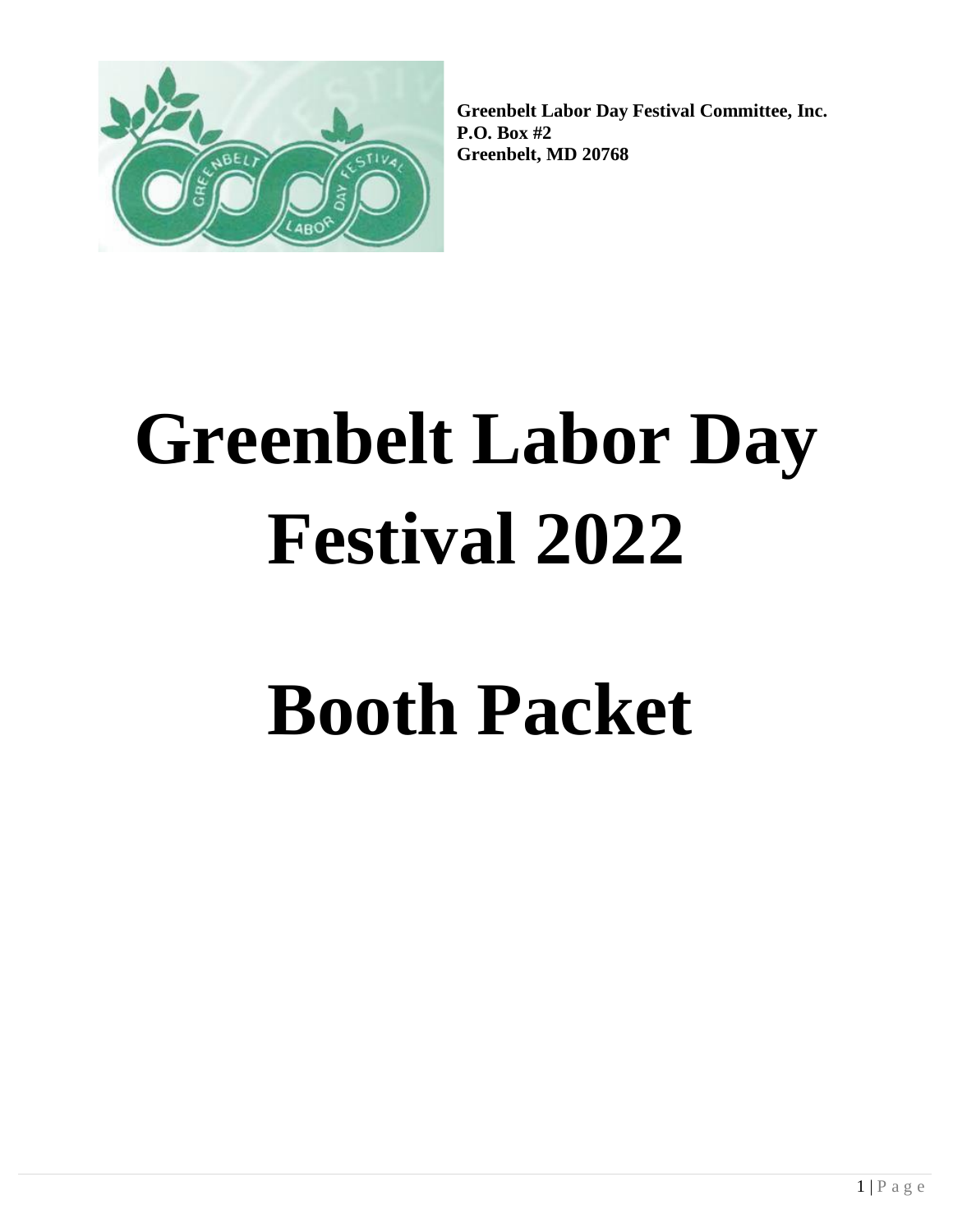The Greenbelt Labor Day Festival Committee (GLDFC) welcomes your participation.

Carnival booths are available to recognized Greenbelt nonprofit or civic organizations to raise funds and make festival-goers aware of their existence. Organizations may sell food and merchandise or host activities. **We provide a discount to professional vendors who are paired with an eligible Greenbelt organization in order to run a carnival booth.**

#### **2022 Festival Schedule**:

| Friday, September 2   | 6:00 p.m. $-11:00$ p.m.    |
|-----------------------|----------------------------|
| Saturday, September 3 | 10:30 a.m. $-10:00$ p.m.   |
| Sunday, September 4   | $12:00$ noon $-10:00$ p.m. |
| Monday, September 5   | 11:00 a.m. $-6:00$ p.m.    |

**Booths are expected to be open and staffed at ALL TIMES during the festival hours.** The *only* exception is Monday, September 5, 2022, when a booth **may open as early as 10:00 a.m.**

#### **Important Dates:**

| <b>Booth Application Deadline Friday, July 29, 2022</b> |                         |
|---------------------------------------------------------|-------------------------|
| <b>Health Dept. Permit</b>                              | Friday, August 12, 2022 |

Booth fees are determined by Booth Category and Booth Size (as described below)

#### **Booth Sizes:**

| Single Space = $8' \times 8'$  | Triple Space = $8' \times 24'$ |
|--------------------------------|--------------------------------|
| Double Space = $8' \times 16'$ | Quad Space = $8 \times 32'$    |

#### **Booth Categories:**

- **1) Non-food Booths:**
	- **a) Information only with no sales = \$75 x booth size**
	- **b) Activity with sales = \$175 x booth size**
	- c) **Book Sales & Bingo\*** =  $$1,000$  (flat space fee) **\*Large-scale booth activity with sales sold as quad booth = 4 booth spaces**

#### **2) Food Booths:**

- **a) Operated by a recognized Greenbelt nonprofit/civic organization = \$175 x booth size**
- **b) Operated by a professional vendor = \$350 x booth size (Tent)**
- **c) Food trucks = \$700 (flat space fee)**
- **3) Official City of Greenbelt Municipal Organizations = no charge**

### **Health Permit:**

**ALL FOOD BOOTHS** are required to obtain a Prince George's County Health Department health permit. The permit application and appropriate fees must be sent to the health department **no later than Friday, August 12, 2022**, to guarantee issuance of a permit.

#### **NOTE: This permit is in addition to the fees charged by the Greenbelt Labor Day Festival.**

#### **Payment:**

Send via **PayPal** to *[gldftreasurer@gmail.com](mailto:gldftreasurer@gmail.com)*

Mail checks payable to: *GLDF Committee, Inc.*:

**Greenbelt Labor Day Festival Committee Attn: Booths P.O. Box #2 Greenbelt, MD 20768**

#### **Cancellation:**

This is a rain or shine event. If an organization or professional vendor withdraws its booth application **after Friday, July 29, 2022**, the booth fee **may not be refunded** unless a substitute is available to occupy the booth space.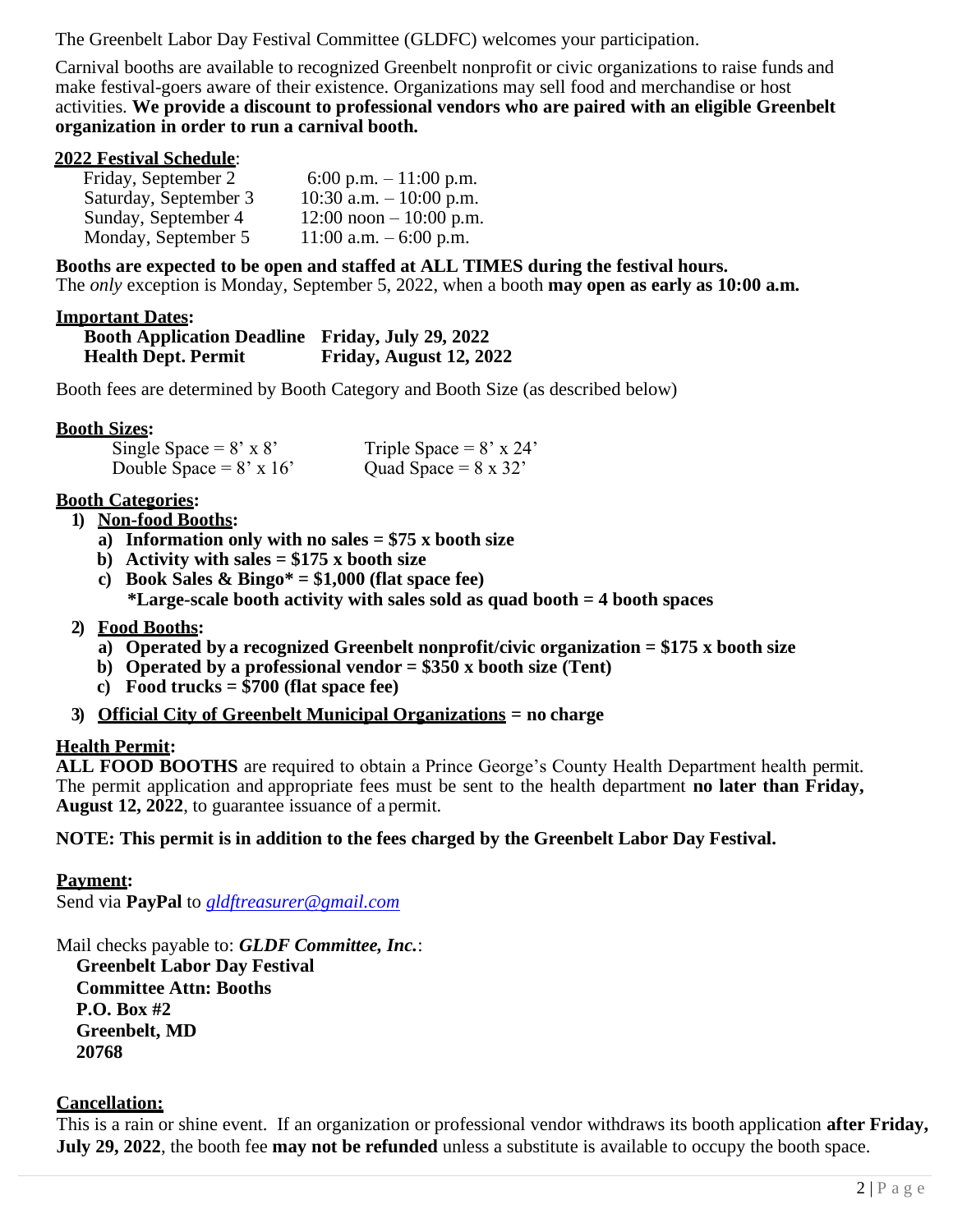# **Tents:**

If your group plans to use a tent, the tent must meet and display the **NFPA-701 Certification for National Fire Protection Association (NFPA)** Flame Retardant Regulations.

Your tent may not exceed your total contracted booth space, measuring 8' deep and 8' x number of booth spaces wide.

# **Booth Usage Information:**

- 1) Booth spaces are at a premium and will be assigned on a first-come, first-served basis. There is a limit of four (4) food trucks that will be accepted to participate in the festival.
- 2) The information contained in this Greenbelt Labor Day Festival 2022 Booth Packet constitutes the Rules of the Festival specific to all booths. Additional rules placed on the festival grounds apply. Receipt of the signed BOOTH/SPACE APPLICATION AND INFORMATION SHEETS constitutes agreement to all rules, regulations, and policies contained herein. To participate in the festival, the main contact person (applicant) must read, sign, and return their booth application.
- 3) All booths sponsored by a recognized Greenbelt nonprofit organization must display a banner with the name of the sponsoring organization across the booth. All banners must meet and display the **NFPA-701 Certification for National Fire Protection Association (NFPA)** Flame Retardant Regulations.
- 4) All booths **MUST OPEN PROMPTLY AND REMAIN OPEN** during the operating hours of the festival. Food trucks will not be allowed to arrive after the festival begins or leave before the festival ends. Exceptions must be pre-approved by the Greenbelt Labor Day Festival Committee in advance.
- 5) The Greenbelt Labor Day Festival is a family-oriented festival. Profanity, arguing, and otherinappropriate behavior will not be tolerated.
- 6) **ALL BOOTHS SELLING FOOD** products **MUST** comply completely with the State and County food handling regulations.
	- a) Organizations that contract with a professional food vendor company **MUST** inform them of the requirement to obtain a Prince George's County Health Department health permit.
	- b) **ALL BOOTHS SELLING FOOD MUST** be available on **Friday, September 2, 2022**, to meet with representatives from the Prince George's County Health Department to complete a full onsite inspection. Any food booth that fails to pass the health inspection will not be allowed to open unless and until the inspection is passed.
	- c) Violation of the health regulations at any time during the festival is cause for the booth to be closed by the Prince George's County Health Department and/or Greenbelt Labor Day Festival Committee.
- 7) **ALL BOOTHS MUST** comply completely with the State and County fire marshal regulations. These regulations **REQUIRE** that each booth have **A WORKING FIRE EXTINGUISER** placed in a visible location within the booth space.
- 8) The Greenbelt Labor Day Festival Committee prohibits duplication of foods, games, and activities.
	- a) Up to three (3) items may be reserved by each food booth; on a first-come, first-served basis. Once reserved, those items may not be duplicated by any other booth except sodas, water, candy, and chips.
	- b) Contact the Booths Manager to see if any food, game, or activity was already chosen by another organization.
	- c) The introduction of any *new* food, game, or activity must be approved by the Greenbelt Labor Day Festival Committee prior to advertising, utilizing, or serving.
	- d) Any organization may sell any type or brand of approved food, game, or activity, as long as it is not a duplication. Live animals, including fish, may not be awarded as prizes.
- 9) All sponsoring organizations **MUST REMOVE ALL VEHICLES** from the festival grounds **NO LATER THAN 30 MINUTES PRIOR** to the opening of the festival each day.
	- a) No vehicles will be permitted on festival grounds during operating hours, with the exception of Emergency Vehicles.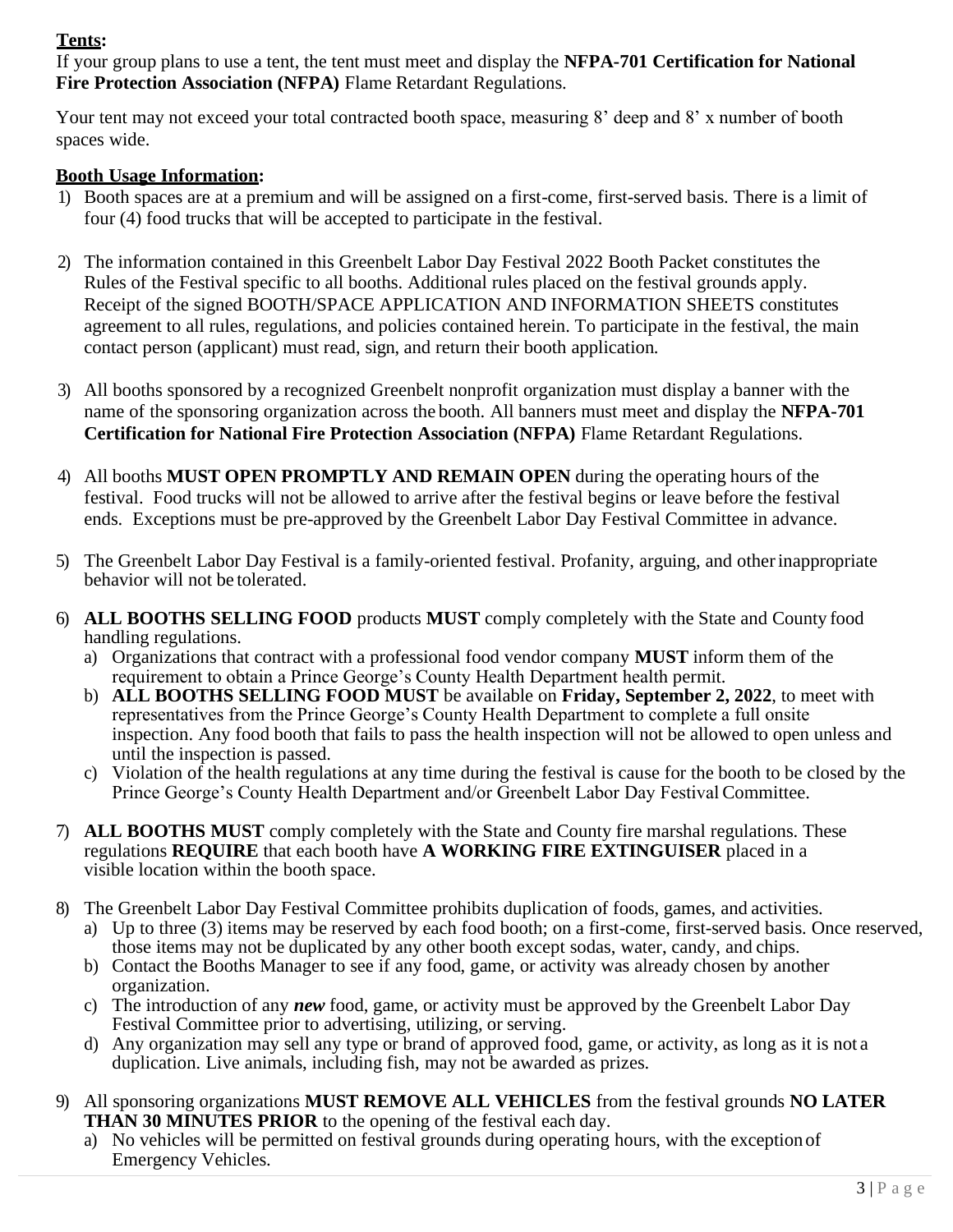- b) This includes the ramp coming from the lower parking lot and the two (2) access drivewaysfrom Crescent Road.
- 10) At the time of booth registration, the participants understand and agree that their name (first and/or last), photographs, and/or videos may be taken during the festival and used in Greenbelt Labor Day Festival publications, social media, or other advertising venues.
- 11) Placement of all booths is solely at the discretion of the GLDFC.
- 12) Access to the festival grounds is limited on Monday, September 5, due to the Parade. Please refer to the map on the last page for the vendor access route.

*Failure to comply with the above listed policies and information of the Greenbelt Labor Day Festival or direction from the Festival Committee may result in suspension or forfeiture of the privilege to participate in the Greenbelt Labor Day Festival during the current festival or future festivals.*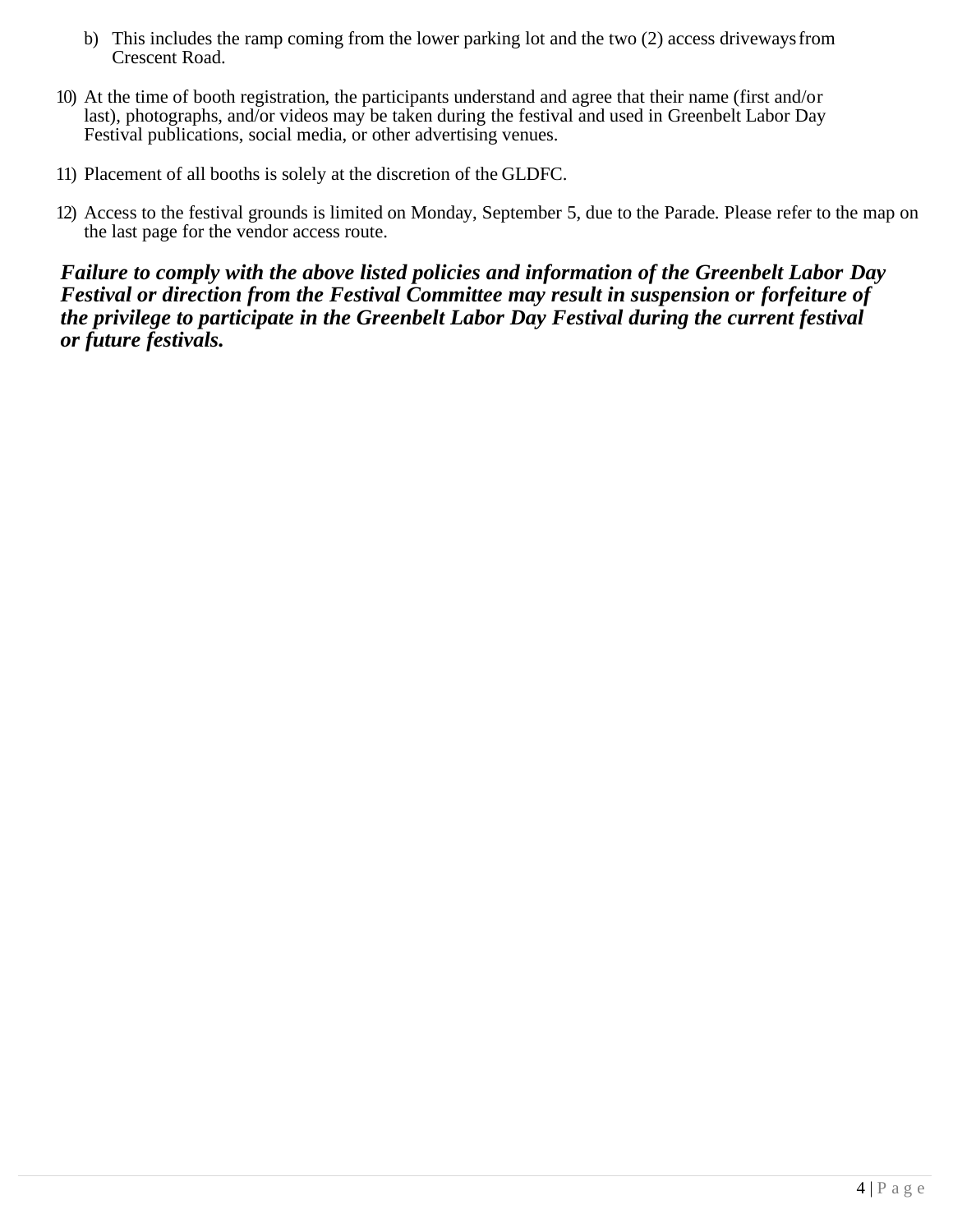

**Greenbelt Labor Day Festival Committee, Inc. P.O. Box #2 Greenbelt, MD 20768**

### **BOOTH/SPACE APPLICATION AND INFORMATION SHEET**

|                                                                                                        | Applicant Signature: 1986. The Contract of the Contract of the Contract of the Contract of the Contract of the Contract of the Contract of the Contract of the Contract of the Contract of the Contract of the Contract of the |
|--------------------------------------------------------------------------------------------------------|--------------------------------------------------------------------------------------------------------------------------------------------------------------------------------------------------------------------------------|
|                                                                                                        |                                                                                                                                                                                                                                |
|                                                                                                        | Sponsoring Organization Information (recognized Greenbelt nonprofit or civic organizations ONLY - please print)                                                                                                                |
|                                                                                                        |                                                                                                                                                                                                                                |
|                                                                                                        |                                                                                                                                                                                                                                |
|                                                                                                        |                                                                                                                                                                                                                                |
|                                                                                                        | Main Contact Person Name: The Contract of the Contract of the Contract of the Contract Person Name:                                                                                                                            |
|                                                                                                        | Phone #: $\qquad \qquad$ Email: $\qquad \qquad$ Email:                                                                                                                                                                         |
| Food Vendor Company Information (if applicable) (please print)                                         |                                                                                                                                                                                                                                |
|                                                                                                        |                                                                                                                                                                                                                                |
|                                                                                                        | Address: Andreas Address: Address: Address: Address: Address: Address: Address: Address: Address: Address: Address: Address: Address: Address: Address: Address: Address: Address: Address: Address: Address: Address: Address |
|                                                                                                        |                                                                                                                                                                                                                                |
|                                                                                                        |                                                                                                                                                                                                                                |
|                                                                                                        | Phone #: Email: Email: Email:                                                                                                                                                                                                  |
|                                                                                                        |                                                                                                                                                                                                                                |
| * If provided, website will be linked from the booth page at www.greenbeltlaborday.com                 |                                                                                                                                                                                                                                |
| Please indicate your booth type and size below:                                                        |                                                                                                                                                                                                                                |
| <b>Booth Selection and Fees:</b>                                                                       |                                                                                                                                                                                                                                |
| <b>Non-food Booths:</b>                                                                                | <b>Food Booths:</b>                                                                                                                                                                                                            |
| Information only with no sales organization<br>single = $$75$ double = $$150$ triple = $$225$          | Sponsored by a recognized Greenbelt nonprofit/civic<br>single = $$175$ double = $$350$ triple = $$525$                                                                                                                         |
| Operated solely by a recognized Greenbelt nonprofit<br><b>Activity with sales</b>                      | Operated by a professional vendor<br>single = $$350$ double = $$700$ triple = $$1050$                                                                                                                                          |
| single = $$175$ double = $$350$ triple = $$525$                                                        | Food Trucks = $$700$                                                                                                                                                                                                           |
| <b>Book Sales &amp; Bingo</b> = $$1,000$                                                               |                                                                                                                                                                                                                                |
| <b>Official City of Greenbelt Municipal Organizations</b><br>single = $$0$ double = $$0$ triple = $$0$ |                                                                                                                                                                                                                                |

**Activity and/or Food Items Being Sold and Prices for Each** (Each booth may reserve up to 3 items only): Item 1:

Item 2: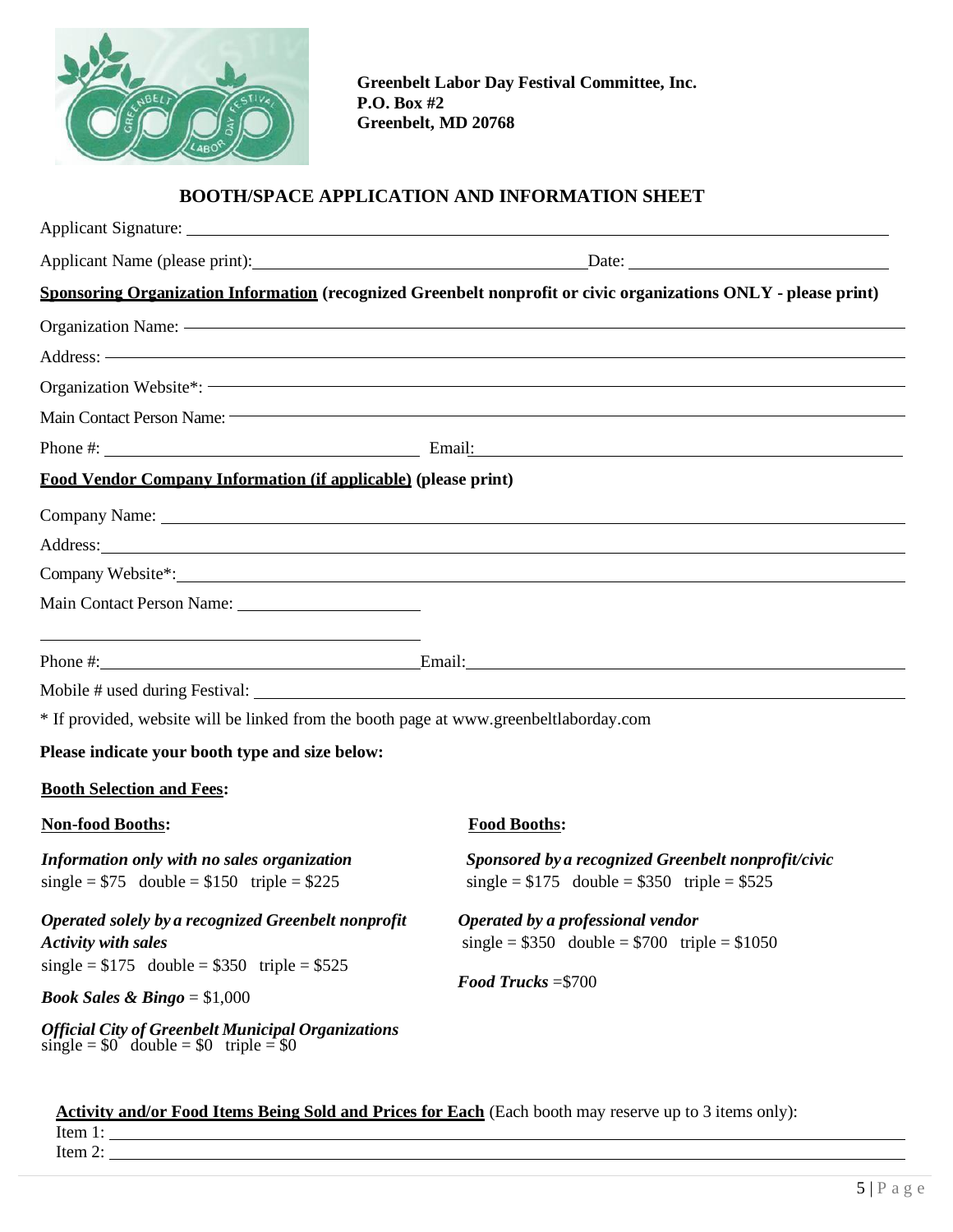Item 3: